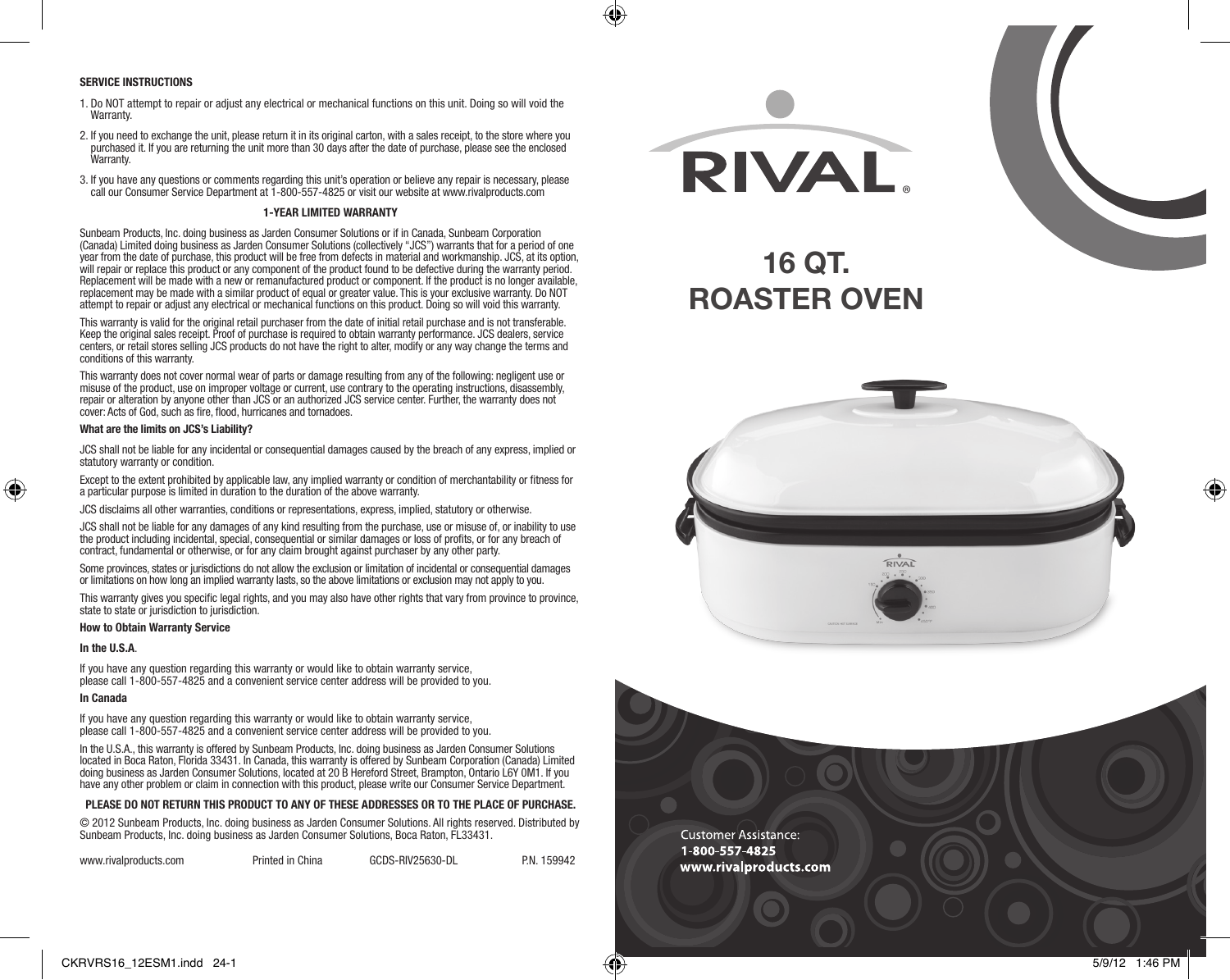

## **IMPORTANT SAFEGUARDS**

When using electrical appliances, basic safety precautions should always be followed, including the following:

- **1. Read all instructions before using.**
- 2. Do not touch hot surfaces. Use handles or knobs.
- 3. To protect against electrical shock do not immerse roaster base, cord, or plug in water or other liquid.
- 4. Close supervision is necessary when any appliance is used by or near children.
- 5. Unplug from outlet when not in use and before cleaning. Allow to cool before putting on or taking off parts and before cleaning.
- 6. Do not operate roaster oven with a damaged cord or plug or after the appliance malfunctions, or has been damaged in any manner. Return appliance to the manufacturer (see warranty) for examination, repair, or adjustment.
- 7. Do not use outdoors.

⊕

- 8. Do not let cord hang over edge of table or counter, or touch hot surfaces, including the stove.
- 9. Do not place on or near a hot gas or electric burner or in a heated oven.
- 10. Extreme caution must be used when moving an appliance containing hot oil or other hot liquids.
- 11. **CAUTION:** Steam escaping from under cover or food warming pans is hot and can cause burns.
- 12. Do not use appliance for other than its intended use.
- 13. Use oven mitts to remove the REMOVABLE ROASTING PAN from the roaster oven; or to remove a baking pan or cooked food from the REMOVABLE ROASTING PAN.
- 14. To disconnect, turn TEMPERATURE CONTROL to OFF, then remove plug from wall outlet.
- 15. Some countertop surfaces such as Corian® and other surfaces are not designed to withstand the prolonged heat generated by certain appliances. We recommend placing a hot plate or trivet under your Rival® product to prevent possible damage to the surface.

## **THIS UNIT IS INTENDED FOR HOUSEHOLD USE ONLY**

These appliances are for HOUSEHOLD USE ONLY. No userserviceable parts inside. Do not attempt to service these products. Do not immerse base in water or other liquid.

This appliance has a polarized alternating current plug (one blade is wider than the other). To reduce the risk of electric shock, as a safety feature, this plug will fit in a polarized outlet only one way. If the plug does not insert fully in the outlet, reverse the plug. If it still fails to fit, contact a qualified electrician.

**DO NOT ATTEMPT TO DEFEAT THIS SAFETY FEATURE.**

# **EXTENSION CORD USE**

A short power supply cord is provided to reduce the hazards resulting from entanglement or tripping over a longer cord. AN EXTENSION CORD MAY BE USED WITH CARE; HOWEVER, THE MARKED ELECTRICAL RATING SHOULD BE AT LEAST AS GREAT AS THE ELECTRICAL RATING OF THE ROASTER OVEN. The extension cord should not be allowed to drape over the counter or tabletop where it can be pulled on by children or tripped over.

# **SAVE THESE INSTRUCTIONS**

Thank you for purchasing the Rival<sup>®</sup> Roaster Oven. Before you use this product for the first time, please take a few moments to read these instructions and keep it for reference. Pay particular attention to the Safety Instructions provided. Please review the product service and warranty statements. To learn more about Rival® products, please visit us at www.rivalproducts.com or call us at 1-800-557-4825.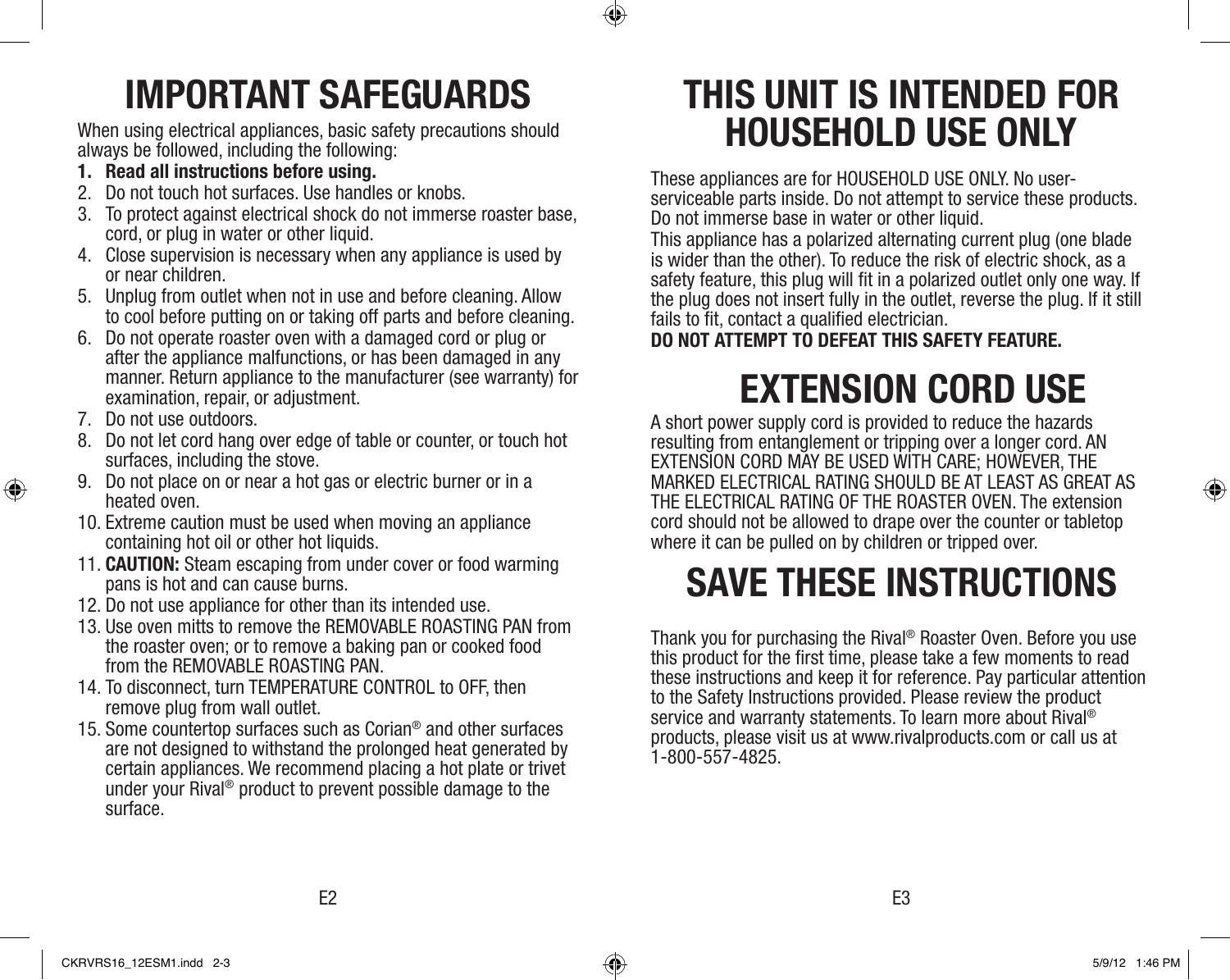



Roaster oven body

### Temperature control

## **LEARNING ABOUT YOUR ROASTER OVEN PREPARING YOUR ROASTER OVEN FOR USE**

- 1. Remove all packaging materials.
- 2. Wash the REMOVABLE ROASTING PAN, ROASTING RACK and LID in hot, soapy water using a sponge or wash cloth. Rinse thoroughly.
- 3. The outside of the ROASTER OVEN BODY may be cleaned with a soft cloth and warm soapy water. Wipe dry. Do not use abrasive cleaners. Do not immerse the ROASTER OVEN BODY in water.

**NOTE:** Due to manufacturing process, some smoke and odor may be noticed during the first use. This should disappear after the first heating of the roaster oven.

## **IMPORTANT POINTS**

**•** Always use the REMOVABLE ROASTING PAN in the roaster oven when cooking.

 **NOTE:** Never place food or liquid directly into the ROASTER OVEN BODY.

- **•** Avoid the steam vents when removing or lifting the LID.
- **•** Significant amounts of heat escape whenever the LID is removed; therefore the cooking time must be extended. Avoid frequent removal of the LID for checking cooking progress or stirring.
- **•** To use the LID REST feature, hold the LID upright by the HANDLE and place the edge of the LID under the metal tabs just above either side HANDLE.
- **•** Convenience foods can be baked in the roaster oven. Place container on ROASTING RACK. Follow package directions.
- Meats roasted in your Roaster Oven will be moist and tender. For additional browning, brush oil or butter over the meat before cooking.
- • To create a darker roasted, crispier skin poultry, do not add liquids (with the exception of the basting butter or oil) until there are only 30 minutes left of cooking.

⊕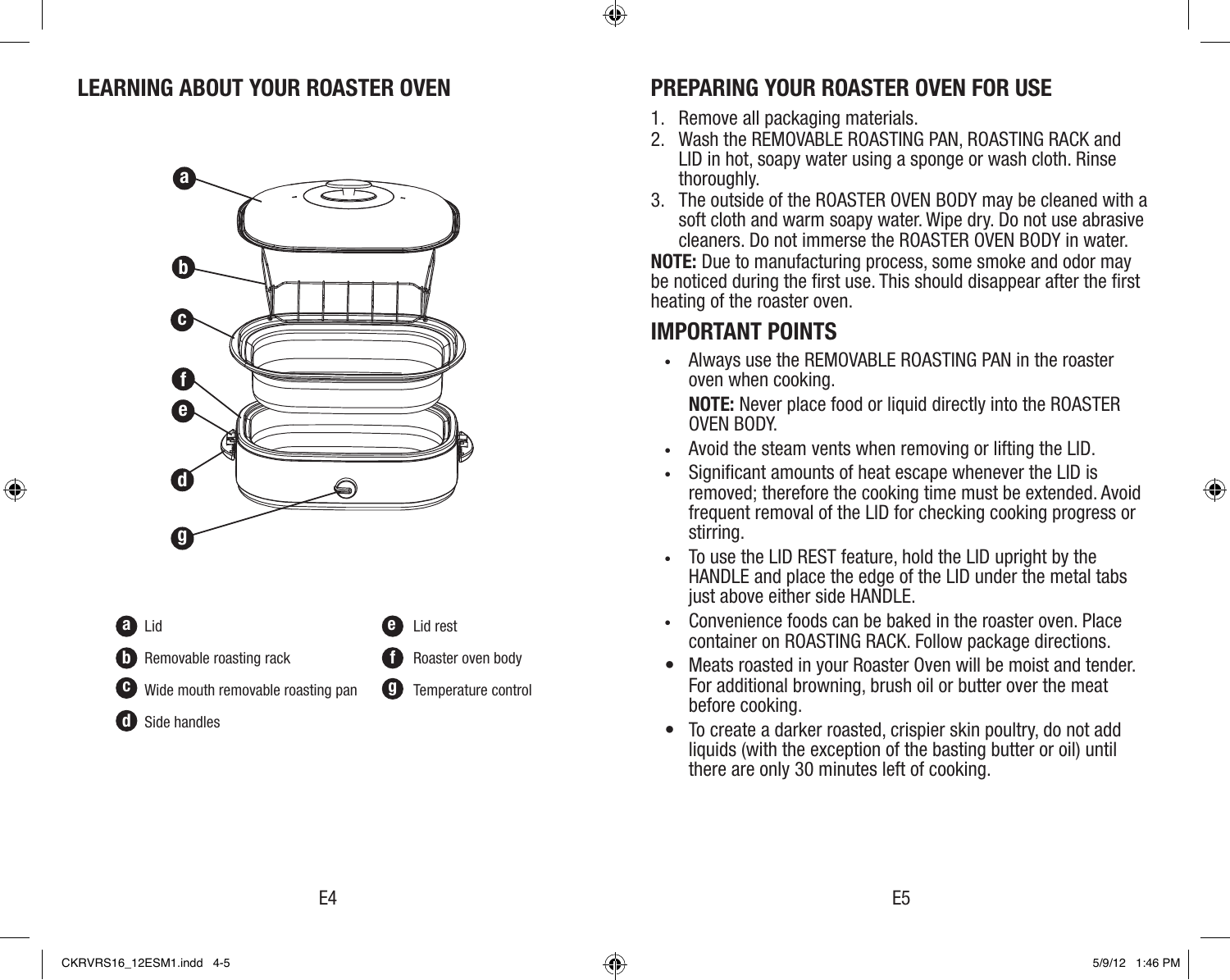## ⊕

## **HOW TO:**

## **USING YOUR ROASTER OVEN**

- 1. Place the REMOVABLE ROASTING PAN into the ROASTER OVEN BODY.
- 2. Make sure that the TEMPERATURE CONTROL is in the OFF position, then plug cord into a 120 volt AC outlet.
- 3. Turn the roaster on by turning the TEMPERATURE CONTROL to the desired temperature.
- 4. Preheat for 15 to 20 minutes.
- 5. Place ROASTING RACK into the REMOVABLE ROASTING PAN, put food on the RACK, and place the LID on the roaster oven. **NOTE:** Some foods or recipes do not require the ROASTING RACK to be used.
- 6. When finished, turn the TEMPERATURE CONTROL to the OFF position and unplug roaster oven from outlet.
- 7. Remove LID and using oven mitts, remove the ROASTING RACK with food and serve.

## **CARE & CLEANING**

⊕

This appliance should be cleaned after every use.

**NOTE:** Do not immerse the ROASTER OVEN BODY in water or other liquid. Do not put REMOVABLE ROASTING PAN in dishwasher.

- 1. Turn temperature control to the "OFF" position.
- 2. Unplug the roaster oven from outlet and allow unit to cool.
- 3. Allow the roaster oven to cool completely before cleaning.
- 4. Wash the REMOVABLE ROASTING PAN, LID and ROASTING RACK in hot soapy water – using a sponge or cloth. Rinse thoroughly in hot water, then towel dry.
- 5. Wipe the inside and outside of the ROASTER OVEN BODY with a damp cloth

## **COOKING GUIDE Determining Meat Doneness**

It is recommended that you use a meat thermometer to determine doneness when cooking meat and poultry. Insert the thermometer into the center of the thickest portion of the meat. Cook until temperature for desired doneness is reached.

| <b>MEAT</b>                                                    | <b>RARE</b>   | <b>MEDIUM</b> | <b>WELL DONE</b>               |
|----------------------------------------------------------------|---------------|---------------|--------------------------------|
| <b>BEEF</b>                                                    | $140^\circ$ F | $160^\circ$ F | $170^\circ$ F                  |
| <b>PORK</b>                                                    | ∗             | $160^\circ$ F | $170^\circ$ F                  |
| <b>LAMB</b>                                                    | $140^\circ$ F | $160^\circ$ F | $170^\circ$ F                  |
| <b>SMOKED HAM</b><br>Cook before eating<br><b>Fully Cooked</b> | ∗             |               | $160^\circ$ F<br>$140^\circ$ F |
| <b>POULTRY</b><br>Roasting Chicken<br>Turkey                   | ∗             |               | $180^\circ$ F<br>$180^\circ$ F |

\* Rare pork, ham or poultry is not recommended.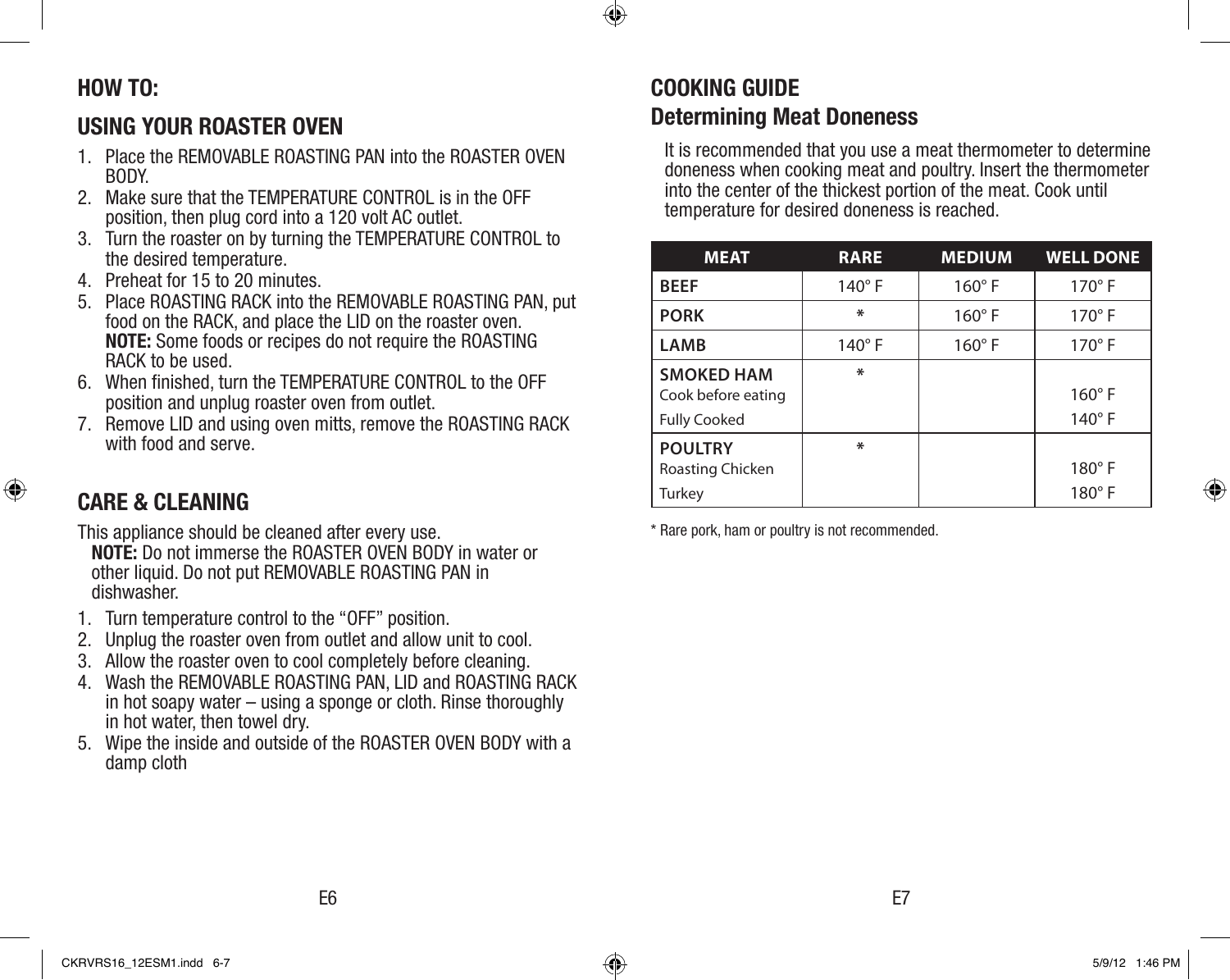## **Roasting Meats And Poultry**

Meats will cook more rapidly in the Roaster Oven than a conventional oven. Reducing temperature and increasing time will result in a browner, crispier crust. Times indicated below are approximate and should be used as a guideline only.

| <b>MEAT</b>            | <b>WEIGHT (LBS.)</b> | TEMP.                                              | MIN./LB. |
|------------------------|----------------------|----------------------------------------------------|----------|
| <b>BEEF ROASTS</b>     |                      |                                                    |          |
| <b>Standing Rib</b>    | $4 - 6$              | $325^{\circ}$ F                                    | 17 to 21 |
| Sirloin Tip            | $3 - 5$              | 350°F                                              | 17 to 21 |
| Tenderloin             | $3\frac{1}{2} - 4$   | $450^{\circ}$ F                                    | 7 to 10  |
| Pot Roast              | $4 - 6$              | $300^\circ$ F                                      | 26 to 34 |
| <b>Corned Beef</b>     | $3\frac{1}{2} - 4$   | 300°F                                              | 15 to 17 |
| <b>LAMB</b>            |                      |                                                    |          |
| Leg                    | $5 - 8$              | 350°F                                              | 20 to 22 |
| Shoulder, boneless     | $3 - 4$              | $350^\circ$ F                                      | 20 to 22 |
| <b>PORK</b>            |                      |                                                    |          |
| Loin Roast             | $3 - 5$              | 350°F                                              | 21 to 26 |
| <b>Rolled Shoulder</b> | $4 - 6$              | $350^\circ$ F                                      | 30 to 34 |
| Chops                  | $4 - 5$              | $325^{\circ}$ F                                    | 15 to 17 |
| Country-Style Ribs     | $8 - 10$             | 450°F to brown and<br>then decrease temp. to 250°F | 15 to 17 |
| <b>SMOKED HAM</b>      |                      |                                                    |          |
| Bone-in, shank         | $10 - 15$            | $325^{\circ}$ F                                    | 17 to 21 |
| <b>Boneless</b>        | $8 - 12$             | $325^{\circ}$ F                                    | 15 to 17 |
| <b>Fully cooked</b>    | $5 - 10$             | $325^{\circ}$ F                                    | 13 to 24 |
| <b>VEAL</b>            |                      |                                                    |          |
| Loin                   | $4 - 6$              | 325°F                                              | 26 to 30 |
| Shoulder               | $3 - 5$              | $325^{\circ}$ F                                    | 26 to 30 |
| <b>POULTRY</b>         |                      |                                                    |          |
| Chicken, whole         | $3\frac{1}{2} - 5$   | 350°F                                              | 13 to 15 |
| Chicken, whole         | $6 - 8$              | 350°F                                              | 15 to 17 |
| Chicken, pieces        | $6 - 8$              | 350°F                                              | 7 to 9   |
| Turkey, prebasted      | $10 - 14$            | 375°F                                              | 12 to 15 |
| Turkey, prebasted      | $14 - 22$            | 375°F                                              | 13 to 15 |
| Turkey, fresh          | $10 - 14$            | 350°F                                              | 15 to 17 |

## **Baking\***

 $\bigcirc$ 

- Baking pans should always be placed on the ROASTING RACK. Do not place pans on bottom of REMOVABLE ROASTING PAN.
- Metal pans are recommended for use in the roaster as they provide better heat transfer and browning.

| <b>F00D</b>               | <b>TEMP. SETTING</b> | <b>BAKING TIME (MIN)</b> |
|---------------------------|----------------------|--------------------------|
| <b>MUFFINS</b>            | 425°F                | 15 to 20                 |
| <b>OUICK BREAD</b>        | $375^\circ$ F        | 65 to 75                 |
| <b>YEAST BREAD</b>        | $400^\circ$ F        | 40 to 45                 |
| <b>YEAST ROLLS</b>        | 400°F                | 18 to 20                 |
| <b>COOKIES</b>            | $350^\circ$ F        | 11 to 13                 |
| <b>BROWNIES</b>           | 350°F                | 25 to 30                 |
| <b>CUPCAKES</b>           | 350°F                | 25 to 30                 |
| <b>SHEET CAKE</b>         | 350°F                | 40 to 45                 |
| <b>POUND CAKE</b>         | $350^\circ$ F        | 50 to 60                 |
| <b>BUNDT CAKE</b>         | $350^\circ$ F        | 50 to 60                 |
| <b>CHEESECAKE</b>         | 325°F                | 50 to 60                 |
| <b>FRUIT PIE</b>          | 425°F                | 45 to 50                 |
| <b>CUSTARD PIE</b>        | $350^\circ$ F        | 50 to 60                 |
| <b>PASTRY SHELL</b>       | 425°F                | 10 to 13                 |
| PIZZA (9-INCH)            | $425^{\circ}$ F      | 20 to 25                 |
| <b>BAKED POTATOES</b>     | 350° to 400° F       | 50 to 60                 |
| <b>SWEET POTATOES</b>     | 350° to 400° F       | 55 to 65                 |
| <b>SCALLOPED POTATOES</b> | 350°F                | 75 to 90                 |
| <b>WINTER SQUASH</b>      | 400°F                | 45 to 60                 |
| <b>BAKED APPLES</b>       | $350^\circ$ F        | 35 to 45                 |

\* Always preheat roaster prior to baking

⊕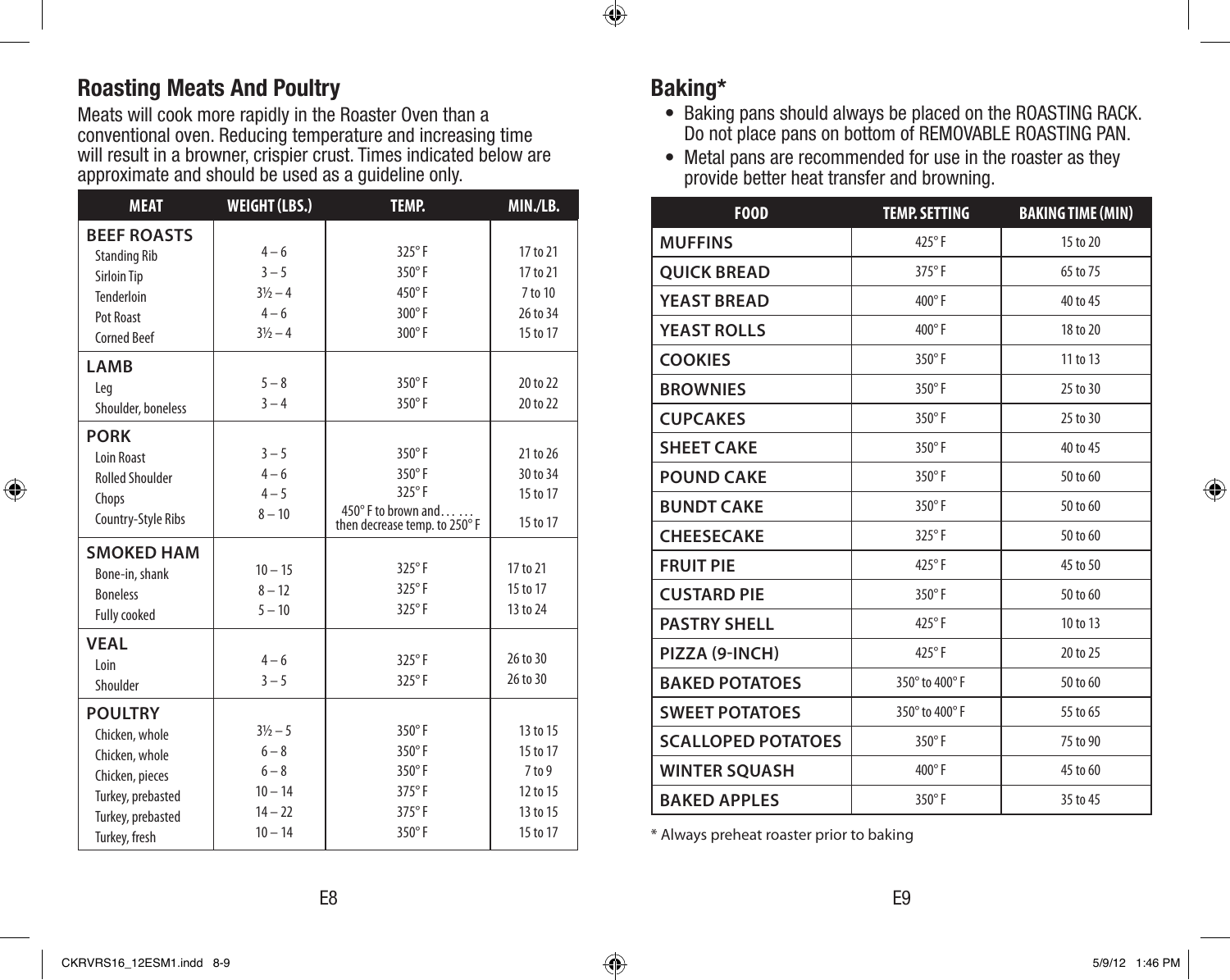### **RECIPES RECIPES**

#### **LEMON GARLIC ROAST CHICKEN**

- 
- 

4 to 5-lb. chicken 2 tablespoons lemon juice 3 cloves garlic, minced ½ teaspoon ground black pepper 1 teaspoon salt 1/4 cup butter, softened

Rinse chicken in cold water. Combine remaining ingredients and rub over skin and between skin and meat of chicken. Place roasting rack in cooking pan. Place chicken on roasting rack and cover. Bake at 350°F for 1½ hours or until chicken is done.

#### **BAKED POTATOES**

#### 8 to 12 baking potatoes

Wash potatoes and pierce with a fork. Place rack in the pan. Stack potatoes on roasting rack, making sure that they don't touch the sides of cooking pan. Cover and bake at 400°F for 1 to 1½ hours.

#### **POT LUCK BEEF STEW**

- 2 cups dry bread crumbs 2 tablespoons basil
- 
- 

⊕

- 
- 
- 
- condensed tomato soup
- 4 pounds baby carrots

8 -lbs. beef stew meat 15 potatoes, peeled and cubed 2 teaspoons salt 2 cups quick-cooking tapioca  $\frac{1}{2}$  teaspoon pepper  $\frac{8}{2}$  cans (4 ounces) sliced 4 large onions, cut into eighths mushrooms, undrained 15 cans (10½-oz. each) 8 cups beef broth<br>
8 cups beef broth<br>
8 cups beef broth<br>
7 stalks celery

Toss stew meat with bread crumbs, salt and pepper. Place beef in pan and add remaining ingredients; stir well. Cover and roast at 250° F. for 4 to 5 hours or until meat and vegetables are tender.

#### **CHILI FOR A CROWD**

◈

- 3 pounds dry pinto beans, 5 cloves garlic, minced
- chopped ¾ cup chili powder
- browned and drained 2 onions, chopped
- 
- 

soaked and drained 1 can (28-oz.) diced tomatoes 2 jalapeno peppers, finely 3 tablespoons cumin 10 pounds ground chuck, 3 cups tomato juice 12 cups water 3 cans (10½-oz. each) 2 green peppers, chopped tomatoes and chilies

Preheat roaster to 350° F. Combine first 8 ingredients in roaster. Cover, cook for 2½ hours. Add remaining ingredients. Cover and cook an additional 30 minutes to 1 hour.

#### **MEATBALLS**

5 pounds ground beef 1½ teaspoons salt 1 cup Italian seasoned fine, ½ teaspoon pepper dry bread crumbs 5 eggs

Preheat roaster with pan in place to 425° F. Combine all ingredients. Form into 1 inch balls. Place meatballs in pan. Cover; Bake 30 to 45 minutes or until done. Stir occasionally to brown on all sides. Makes approximately 75 meatballs.

#### **PEPPER CRUSTED BRAISED SHORT RIBS**

| 6 - 9 pounds beef short ribs  | 15 cloves garlic, minced                |
|-------------------------------|-----------------------------------------|
| 1/4 cup freshly cracked black | $5(14\frac{1}{2} - 0z)$ cans beef broth |
| pepper                        | 1 cup red wine, optional                |
| 2 teaspoons salt              |                                         |

Preheat roaster to 450° F. Rub ribs on all sides with pepper and garlic. Sprinkle with salt. Place ribs in cooking pan and cover. Cook 15-30 minutes, turning to brown on all sides. Pour broth over ribs. Cover, reduce heat to 300° F and cook until tender, 2 to 2½ hours.

 $\bigoplus$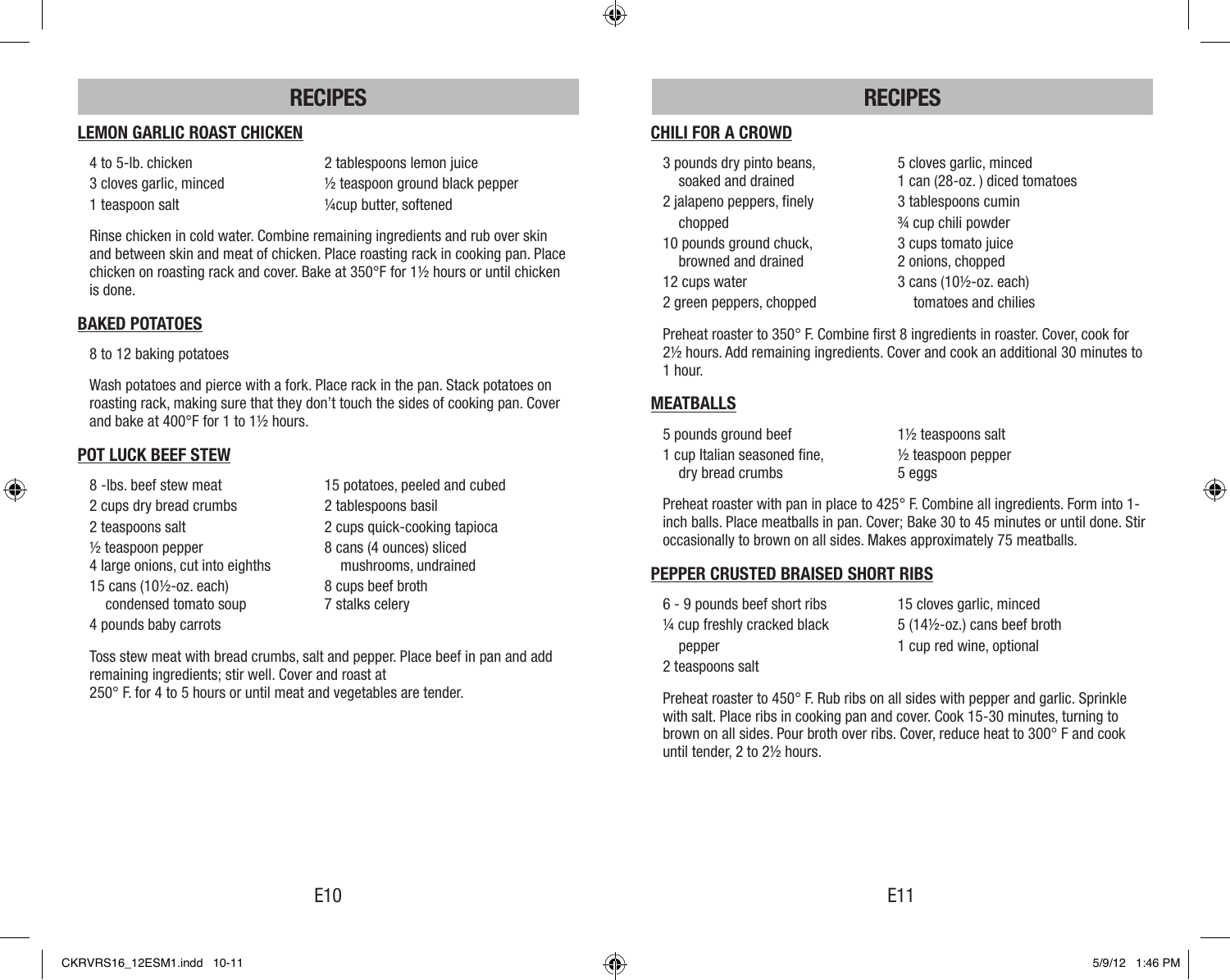## **RECIPES RECIPES**

#### **SPAGHETTI SAUCE**

- 1 can  $(48-oz.)$  tomato juice  $\frac{1}{3}$  cup basil leaves
- 4 cans (28-oz.) diced tomatoes ¼ cup oregano leaves
- 2 cans (12-oz.) tomato paste 1½ tablespoons parsley
- 2 tablespoons Worcestershire 1 tablespoon thyme
	-
- 6 cups water 1 teaspoon pepper
- 5 cloves garlic, minced
- 
- sauce 1 tablespoon salt
	-
	-

Turn roaster to 350° F. Add all ingredients to an oven safe dish, stirring well to combine. Cover, cook 3 to 4 hours until thick, adding meatballs during last 1 to 1½ hours. Stir occasionally.

#### **SPICY BEEF ROAST**

- 2 (2½ to 3-lb.) beef tip or ¼ cup soy sauce rump roast 2 tablespoons Worcestershire
- 2 3 tablespoons cracked sauce

3 tablespoons balsamic vinegar

black peppercorns 1½ teaspoons dry mustard 4 cloves garlic, minced ½ teaspoon salt

Preheat roaster to 350° F. Make several slits in top of roasts. Place roasts on rack. Set rack in roaster. Combine vinegar, soy sauce, Worcestershire sauce and mustard. Brush marinade over roasts. Combine cracked pepper and garlic. Rub over meat. Sprinkle with salt. Cover; roast 20 to 25 minutes per pound or until roast reaches desired doneness.

#### **PORK ROAST**

 $\bigcirc$ 

4 cloves garlic, minced ½ cup Italian dressing

4 - 5 lb. pork loin roast ½ teaspoon pepper 1 teaspoon salt  $\frac{1}{4}$  cup Worcestershire sauce

Preheat roaster to 350° F. Place roast on rack. Press minced garlic into surface of the roast. Place rack in roaster. Combine dressing and Worcestershire sauce. Brush roast with marinade. Cover; cook for 2 to 2 ½ hours or until done.

#### **BAKED BEANS**

| 2 cans (7-lbs. each)                              | 1/2 cup Worcestershire sauce |  |
|---------------------------------------------------|------------------------------|--|
| pork and beans                                    | 2 tablespoons dry mustard    |  |
| 1 <sup>1/2</sup> cup molasses                     | powder                       |  |
| 3⁄4 cup prepared barbecue sauce<br>1¼ cup ketchup |                              |  |
| 1 pound bacon, cooked until just crisp and cut up |                              |  |

Combine all ingredients in an oven safe dish and place in roaster pan. Cover and cook at 300° F for 2 hours or until heated through. Stir occasionally.

⊕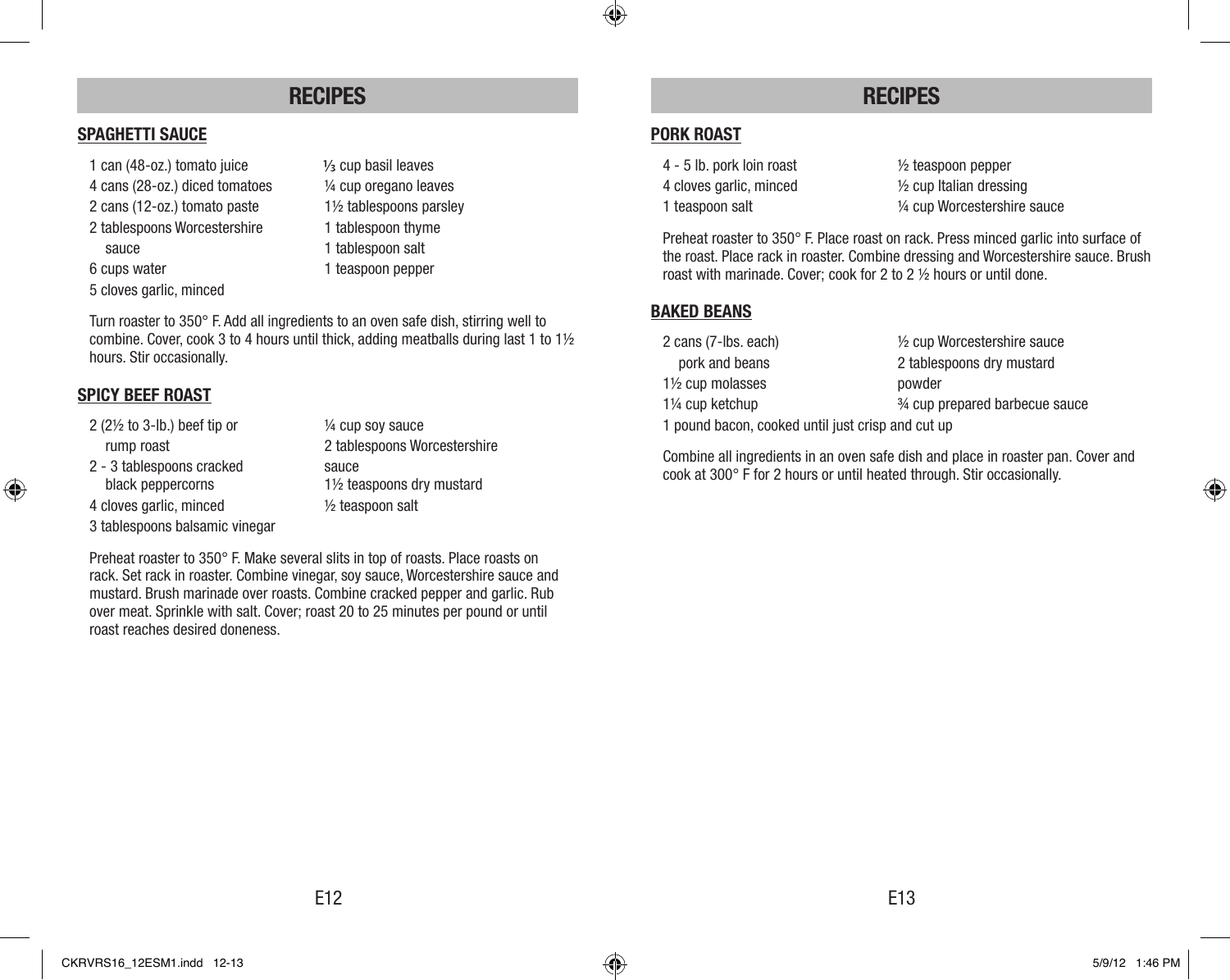#### **INSTRUCCIONES DE SERVICIO**

- 1. NO intente reparar o ajustar ninguna función eléctrica o mecánica de esta unidad. Al hacerlo eliminaría la garantía.
- 2. Si necesita cambiar la unidad, devuélvala en su empaque original, con el recibo de compra, a la tienda donde la compró. Si va a devolverla a más de 30 días después de la fecha de compra, consulte la garantía adjunta.
- 3. Si tiene alguna pregunta o comentario sobre el funcionamiento de esta unidad o cree que es necesario repararla, llame a nuestro Departamento de Servicio al Cliente al 1-800-557-4825 o visite nuestro sitio en Internet en www.rivalproducts.com

#### **GARANTÍA LIMITADA DE 1 AÑO**

Sunbeam Products, Inc. operando bajo el nombre de Jarden Consumer Solutions, o en Canadá, Sunbeam Corporation (Canada) Limited operando bajo el nombre de Jarden Consumer Solutions, (en forma conjunta, "JCS"), garantiza que por un período de un año a partir de la fecha de compra, este producto estará libre de defectos de materiales y mano de obra. JCS, a su elección, reparará o reemplazará este producto o cualquier componente del mismo que presente defectos durante el período de garantía. El reemplazo se realizará por un producto o componente nuevo o reparado. Si el producto ya no estuviera disponible, se lo reemplazará por un producto similar de valor igual o superior. Ésta es su garantía exclusiva. No intente reparar o ajustar ninguna función eléctrica o mecánica de este producto. Al hacerlo elimínará ésta garantía.

La garantía es válida para el comprador minorista original a partir de la fecha de compra inicial y la misma no es transferible. Conserve el recibo de compra original. Para solicitar servicio en garantía se requiere presentar un recibo de compra. Los agentes y centros de servicio de JCS o las tiendas minoristas que venden productos de JCS no tienen derecho a alterar, modificar ni cambiar de ningún otro modo los términos y las condiciones de esta garantía.

Esta garantía no cubre el desgaste normal de las piezas ni los daños que se produzcan como resultado de uso negligente o mal uso del producto, uso de voltaje incorrecto o corriente inapropiada, uso contrario a las instrucciones operativas, y desarme, reparación o alteración por parte de un tercero ajeno a JCS o a un Centro de Servicio autorizado por JCS. Asimismo, la garantía no cubre actos fortuitos tales como incendios, inundaciones, huracanes y tornados.

#### **¿Cuál es el límite de responsabilidad de JCS?**

JCS no será responsable de daños incidentales o emergentes causados por el incumplimiento de alguna garantía o condición expresa, implícita o legal.

Excepto en la medida en que lo prohíba la ley aplicable, cualquier garantía o condición implícita de comerciabilidad o aptitud para un fin determinado se limita, en cuanto a su duración, al plazo de la garantía antes mencionada.

JCS queda exenta de toda otra garantías, condiciones o manifestaciones, expresa, implícita, legal o de cualquier otra naturaleza.

JCS no será responsable de ningún tipo de daño que resulte de la compra, uso o mal uso del producto, o por la imposibilidad de usar el producto, incluidos los daños incidentales, especiales, emergentes o similares, o la pérdida de ganancias, ni de ningún incumplimiento contractual, sea de una obligación esencial o de otra naturaleza, ni de ningún reclamo iniciado contra el comprador por un tercero.

Algunas provincias, estados o jurisdicciones no permiten la exclusión o limitación de los daños incidentales o emergentes ni las limitaciones a la duración de las garantías implícitas, de modo que es posible que la exclusión o las limitaciones antes mencionadas no se apliquen en su caso.

Esta garantía le otorga derechos legales específicos y es posible que usted tenga otros derechos que varían de un estado, provincia o jurisdicción a otro.

#### **Cómo solicitar el servicio en garantía**

#### **En los Estados Unidos**

Si tiene alguna pregunta sobre esta garantía o desea recibir servicio de garantía, llame al 1-800-557-4825 y podrá obtener la dirección del centro de servicio que le resulte más conveniente.

#### **En Canadá**

♠

Si tiene alguna pregunta sobre esta garantía o desea recibir servicio de garantía, llame al 1-800-557-4825 y podrá obtener la dirección del centro de servicio que le resulte más conveniente.

En los Estados Unidos, esta garantía es ofrecida por Sunbeam Products, Inc. operando bajo el nombre de Jarden Consumer Solutions, Boca Ratón, Florida 33431. En Canadá, esta garantía es ofrecida por Sunbeam Corporation (Canada) Limited operando bajo el nombre de Jarden Consumer Solutions, 20 B Hereford Street, Brampton, Ontario L6Y 0M1. Si usted tiene otro problema o reclamo en conexión con este producto, por favor escriba al Departamento de Servicio al Consumidor.

#### **POR FAVOR NO DEVUELVA ESTE PRODUCTO A NINGUNA DE ESTAS DIRECCIONES NI AL LUGAR DE COMPRA.**

© 2012 Sunbeam Products, Inc. operando bajo el nombre de Jarden Consumer Solutions. Todos los derechos reservados. Distribuido por Sunbeam Products, Inc. operando bajo el nombre de Jarden Consumer Solutions, Boca Raton, Florida 33431.

www.rivalproducts.com in the entry of the entry of the entry of the entry of the entry of the entry of the entry of the entry of the entry of the entry of the entry of the entry of the entry of the entry of the entry of th





Servicio de Asistencia al Cliente: www.rivalproducts.com 1800 557 4825

♠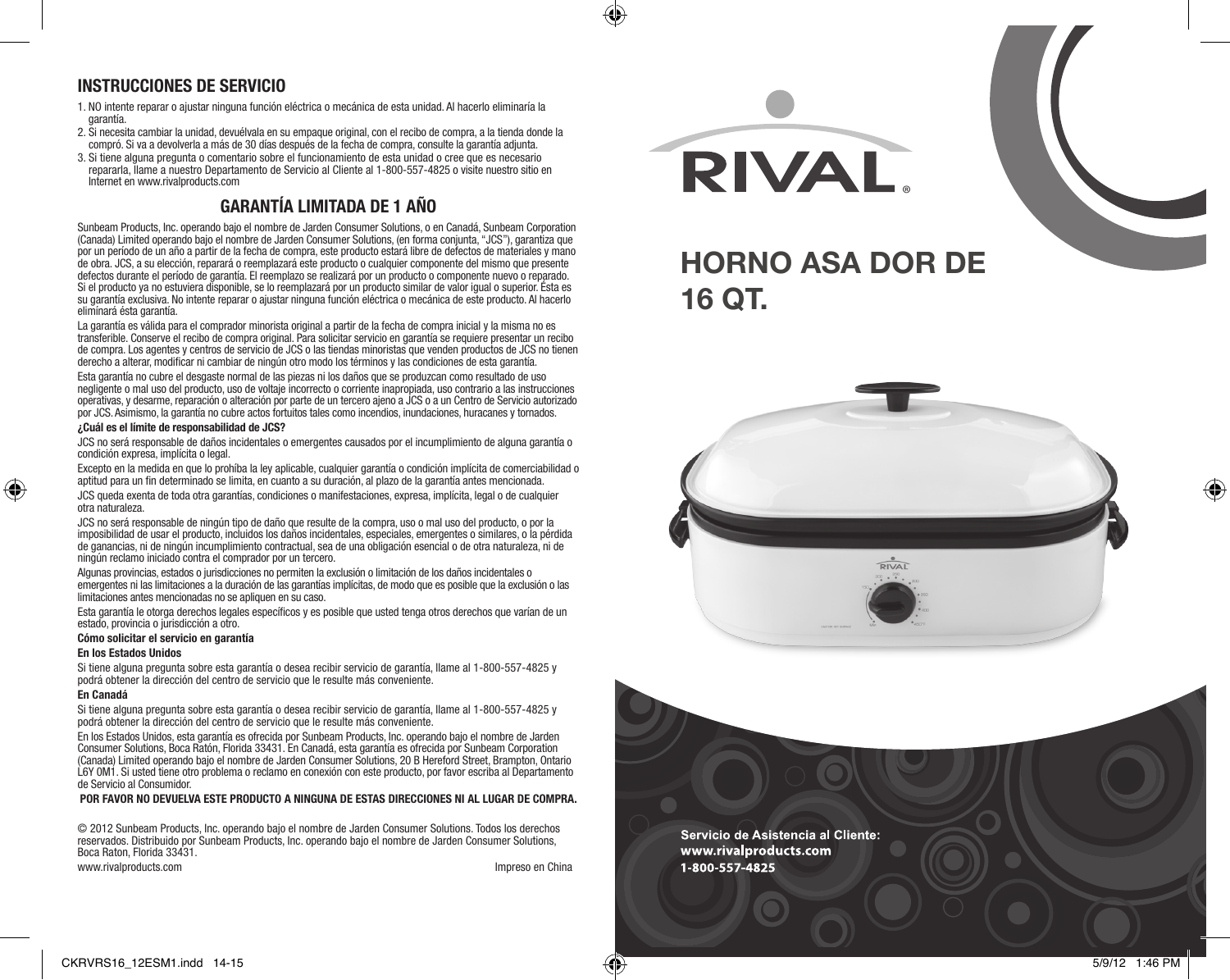

## **PRECAUCIONES IMPORTANTES**

Al usar aparatos eléctricos, siempre debe seguir precauciones básicas de seguridad, incluyendo las siguientes:

- 1. **Lea completamente las instrucciones antes de utilizarlo.**
- 2. No toque las superficies calientes. Utilice las asas o perillas.
- 3. Para evitar una descarga eléctrica, no sumerja la base del horno, el cable o el enchufe en agua o cualquier otro líquido.
- 4. Tenga mucho cuidado al utilizar cualquier aparato eléctrico cerca de niños.
- 5. Desenchúfelo del tomacorriente cuando no lo utilice y antes de limpiarlo. Deje que se enfríe antes de ponerle o quitarle partes, y antes de limpiarlo.
- 6. No utilice el horno si el cable o el enchufe están dañados o luego de una falla, o si ha sufrido cualquier tipo de daño. Devuelva el artefacto (vea garantía) para su examen, reparación o ajuste mecánico o eléctrico.
- 7. No lo utilice en el exterior.

♠

- 8. No permita que el cable cuelgue por el borde de la mesa o mesada, o que toque superficies calientes, incluyendo la estufa.
- 9. No lo coloque sobre o cerca de un quemador eléctrico o a gas, o dentro de un horno caliente.
- 10. Debe tener mucho cuidado al mover un artefacto que contenga aceite u otros líquidos calientes.
- 11. **CUIDADO:** El vapor que sale por debajo de la tapa o de las cacerolas de comida está caliente y puede causar quemaduras.
- 12. No utilice el artefacto para ningún otro uso distinto al indicado.
- 13. Utilice guantes protectores para remover la BANDEJA ASADORA del horno, o para remover una cacerola o comida de la BANDEJA ASADORA.
- 14. Para desconectarlo, gire el control de temperatura a la posición OFF, luego saque el enchufe del tomacorriente.
- 15. Algunas superficies de mesada como Corian® no están diseñadas para soportar el calor generado por ciertos artefactos durante mucho tiempo. Le recomendamos colocar una base para el calor o posafuentes debajo de su producto Rival® para evitar dañar la superficie.

# **PARA USO DOMÉSTICO SÓLAMENTE**

Este artefacto es para uso DOMÉSTICO ÚNICAMENTE. No posee partes reparables por el usuario en su interior. No intente reparar este producto. No sumerja la base en agua o ningún otro líquido. Este artefacto tiene un enchufe polarizado (una de las patas es más ancha que la otra). Para reducir el riesgo de una descarga eléctrica, este enchufe entra de una sola forma en un tomacorriente polarizado. De no ser así, inviértalo, y si aún no entra, llame a un electricista calificado.

**NO INTENTE IGNORAR ESTA CARACTERÍSTICA DE SEGURIDAD.**

## **USO DE UN CABLE DE EXTENSIÓN**

El aparato viene con un cable corto de suministro de potencia para reducir el riesgo que resulta de enredarse o tropezar con un cable más largo. Se puede usar un cable de extensión con precaución. Si se usa un cable de extensión, la calificación eléctrica del cable debe ser al menos igual que la del aparato. El cable de extensión se debe acomodar de manera que no quede colgando sobre la superficie del mostrador o mesa donde los niños lo pueden halar o se puedan tropezar accidentalmente.

## **CONSERVE ESTAS INSTRUCCIONES**

Gracias por comprar el Horno Asador Rival®. Antes de usar este producto por primera vez, tómese un momento para leer estas instrucciones y consérvelas para referencia. Preste particular atención a las instrucciones de seguridad que se ofrecen. Revise la declaración de servicio y garantía del producto. Para conocer más acerca de los productos de Rival®, visítenos en www.rivalproducts.com o llámenos al 1-800-557-4825.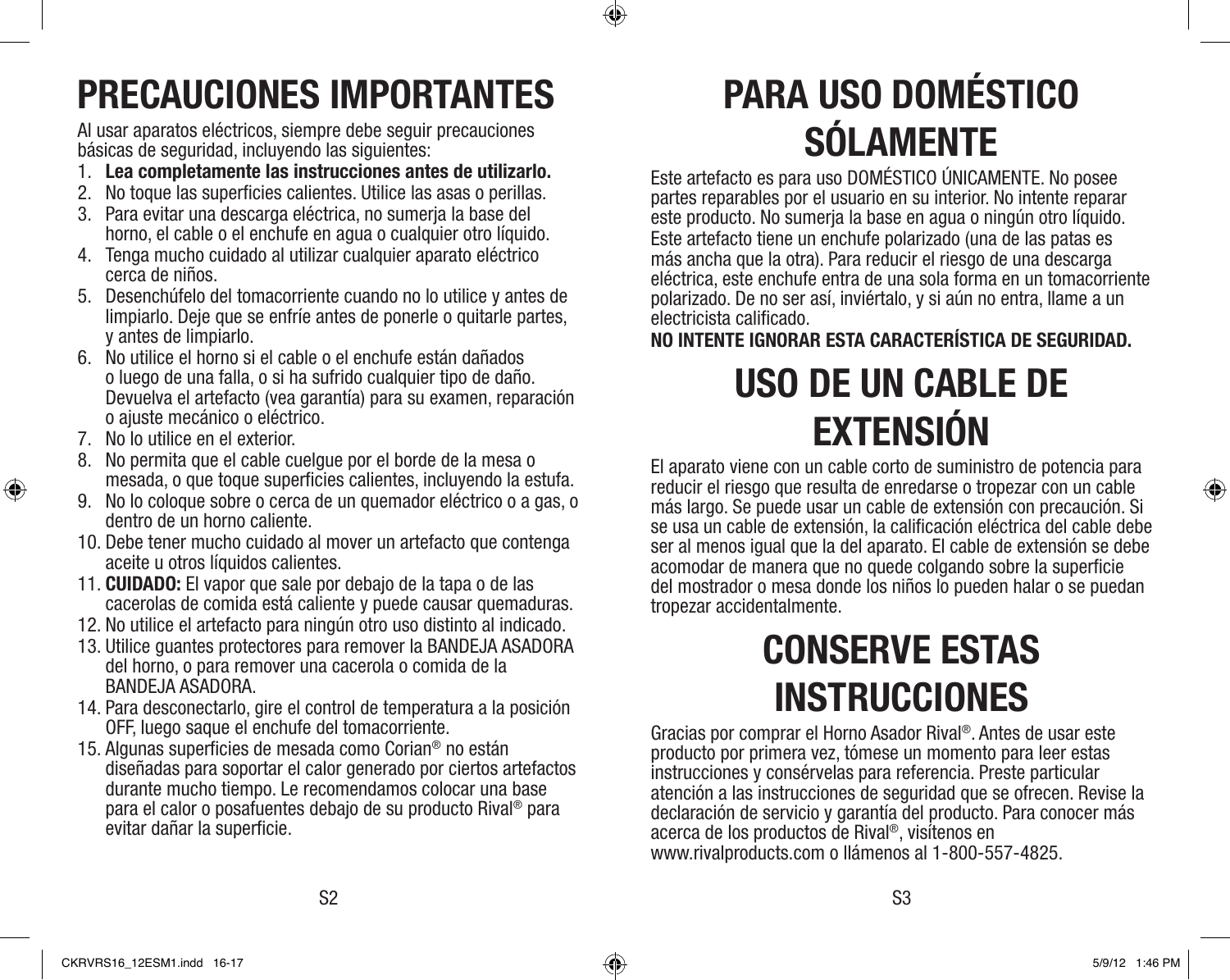## **APRENDER ACERCA DE SU HORNO ASADOR**



**a** Lid Parrilla asadora removible **b** Cacerola asadora removible **c** de boca ancha

♠

Mangos laterales **d**

**f**

- Apoyo para la tapa **e**
- Cuerpo del horno asador
- Control de temperatura **g**

## **PREPARAR SU HORNO DE ASADOR PARA EL USO**

- 1. Remueva todos los materiales de empaque.
- 2. Lave la BANDEJA ASADORA REMOVIBLE, la PARRILLA ASADORA y la TAPA en agua caliente jabonosa con una esponja o trapo para lavar. Enjuáguelos bien.
- 3. El exterior del CUERPO DEL HORNO se puede limpiar con un trapo suave y agua tibia jabonosa. Séquelo bien. No utilice limpiadores abrasivos. No sumerja el CUERPO DEL HORNO en agua.

**NOTA:** Debido al proceso de fabricación, puede notar algo de olor y humo durante su primer uso. Esto debe desaparecer luego de calentar el horno por primera vez.

## **PUNTOS IMPORTANTES**

**•** Siempre utilice la CACEROLA ASADORA REMOVIBLE en el horno al cocinar.

 **NOTA:** Nunca coloque comida o líquido directamente dentro del CUERPO DEL HORNO.

- **•** Evite acercarse a las ranuras de vapor al quitar o levantar la TAPA.
- **•** Al quitar la TAPA se desprende una cantidad considerable de calor; por lo tanto debe extenderse el tiempo de cocción. Evite quitar la TAPA muy seguido para verificar el progreso de la cocción o para revolver.
- **•** Para utilizar el APOYO DE LA TAPA, sostenga la TAPA en posición vertical mediante el asa y coloque el borde de la TAPA debajo de las pestañas sobre cualquiera de las ASAS laterales.
- Se pueden cocinar comidas rápidas en el horno asador. Coloque el contenedor en la PARRILLA ASADORA. Siga las instrucciones del paquete.
- Las carnes asadas en su horno asador resultarán jugosas y tiernas. Para tostado adicional, recubra la carne con aceite o manteca antes de cocinarla.
- Para crear un asado más oscuro, pieles más secas en las aves, no agregue líquidos (excepto el recubrimiento de manteca o aceite) hasta que falten solo 30 minutos de cocción.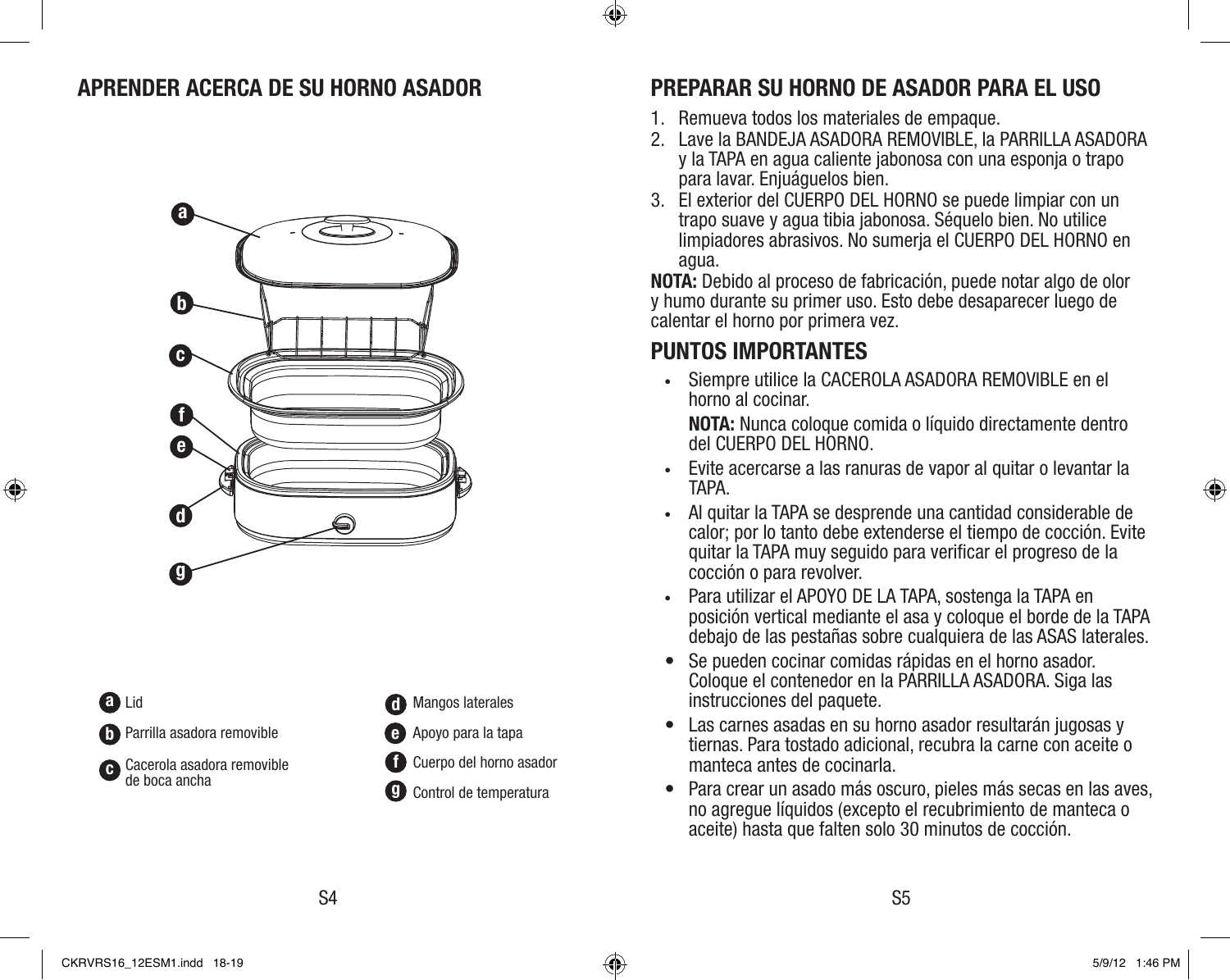## **COMO:**

## **USANDO SU HORNO ASADOR**

- 1. Coloque la CACEROLA ASADORA REMOVIBLE dentro del HORNO ASADOR.
- 2. Asegúrese de que el CONTROL DE TEMPERATURA esté en la posición OFF, luego enchufe el cable en un tomacorriente de 120 voltios CA.
- 3. Encienda el horno girando el CONTROL DE TEMPERATURA hasta la temperatura deseada.
- 4. Precaliente el horno por unos 15 o 20 minutos.
- 5. Coloque la PARRILLA ASADORA dentro de la CACEROLA ASADORA REMOVIBLE, coloque la comida en la PARRILLA y coloque la TAPA sobre el horno. **NOTA:** Algunas comidas o recetas no necesitan usar la PARRILLA ASADORA.
- 6. Cuando termine, gire el CONTROL DE TEMPERATURA hasta la posición OFF y desenchufe el horno del tomacorriente.
- 7. Quite la TAPA y usando guantes protectores, remueva la PARRILLA ASADORA con comida y sírvala.

## **CUIDADO Y LIMPIEZA**

⊕

**Este aparato se debe limpiar después de cada uso. NOTA: No sumerja el CUERPO DEL HORNO en agua u otro líquido. No ponga la CACEROLA ASADORA REMOVIBLE en el lavavajillas.**

- 1. Gire el control de temperatura hasta la posición OFF.
- 2. Desenchufe el horno del tomacorriente y deje que se enfríe.
- 3. Permita que se enfríe completamente antes de limpiarlo.
- 4. Lave la BANDEJA ASADORA REMOVIBLE, la PARRILLA ASADORA y la TAPA en agua caliente jabonosa con una esponja o trapo para lavar. Enjuáguelos bien con agua caliente, luego séquelos con un repasador.
- 5. Repase el interior y exterior del CUERPO DEL HORNO con un trapo húmedo

## **GUÍA DE COCINA**

⊕

## **Determinación de Grados de Cocción de Carnes**

Le recomendamos utilizar un termómetro de carnes para determinar el grado de cocción al preparar carnes y aves. Inserte el termómetro en el centro de la parte más gruesa de la carne. Cocínela hasta alcanzar la temperatura de cocción deseada.

| <b>CARNE</b>                       | A LA INGLESA  | TÉRMINO MEDIO | <b>BIEN COCIDA</b>             |
|------------------------------------|---------------|---------------|--------------------------------|
| <b>CARNE DE VACA</b>               | 140°F         | $160^\circ$ F | $170^\circ$ F                  |
| <b>CERDO</b>                       | ∗             | $160^\circ$ F | $170^\circ$ F                  |
| <b>CORDERO</b>                     | $140^\circ$ F | $160^\circ$ F | $170^\circ$ F                  |
| JAMÓN AHUMADO<br>Crudo<br>Cocido   | $\ast$        |               | $160^\circ$ F<br>$140^\circ$ F |
| <b>AVES</b><br>Pollo Asado<br>Pavo | $\ast$        |               | $180^\circ$ F<br>$180^\circ$ F |

\* No se recomienda el cerdo, jamón o aves a la inglesa.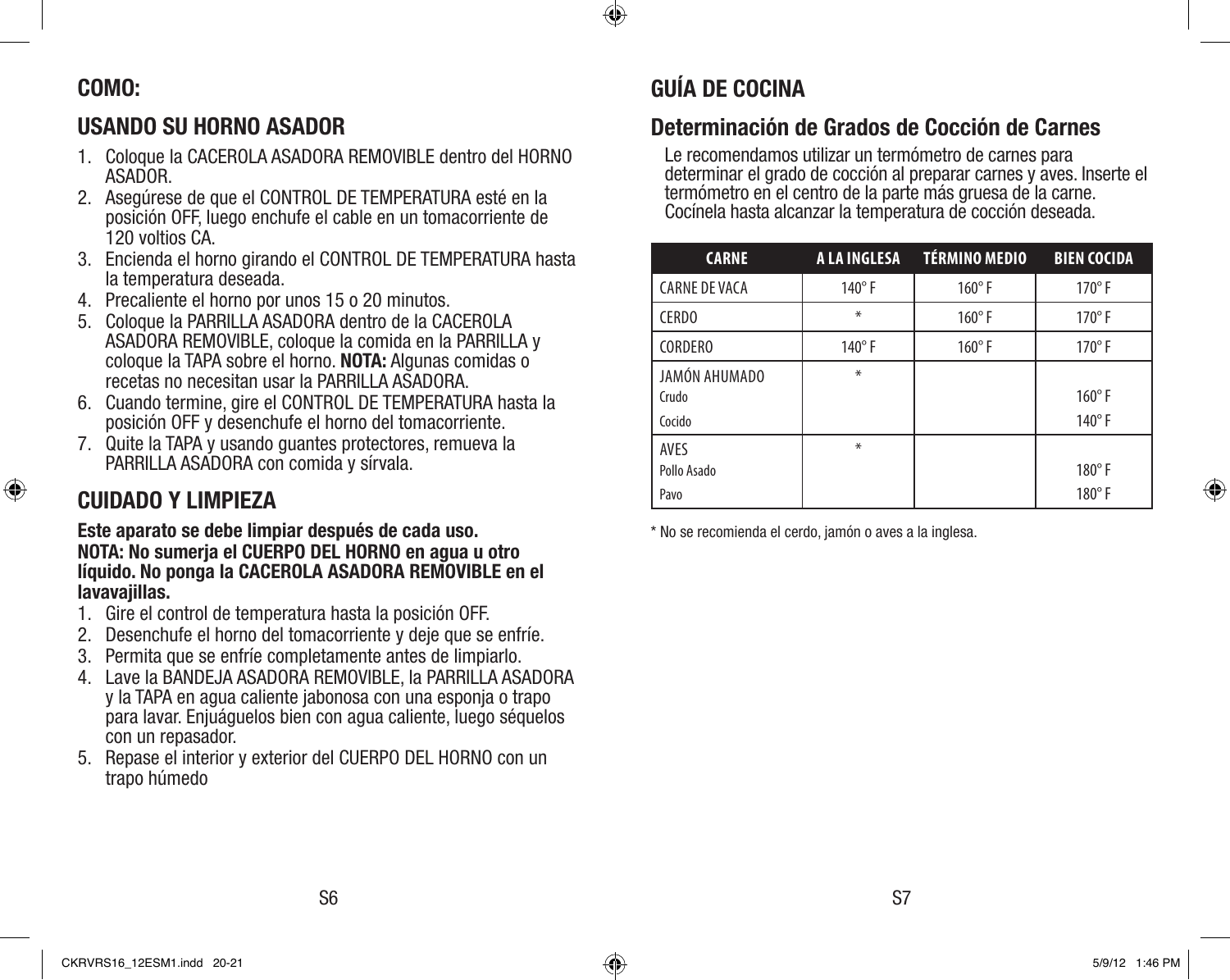## **Carnes Y Aves Asadas**

Las carnes se cocinan más rápidamente en el Horno Asador que en un horno común. Al reducir la temperatura y aumentar el tiempo obtendrá una corteza más dorada y crocante. Los tiempos indicados a continuación son aproximados y deben utilizarse como guía solamente.

| <b>CARNE</b>                                                                                                       | PESOS (LBS.)                                                                    | <b>TEMPERATURA</b>                                                             | <b>MINUTOS/LIBRA</b>                                   |
|--------------------------------------------------------------------------------------------------------------------|---------------------------------------------------------------------------------|--------------------------------------------------------------------------------|--------------------------------------------------------|
| <b>ASADO DE RES</b><br>Costillar<br>Punta de solomillo<br>Lomo<br>Cazuela de bife<br><b>Corned Beef</b>            | $4 - 6$<br>$3 - 5$<br>$3\frac{1}{2} - 4$<br>$4 - 6$<br>$3\frac{1}{2} - 4$       | 325°F<br>$350^\circ$ F<br>$450^\circ$ F<br>300°F<br>300°F                      | 17 a 21<br>17 a 21<br>7 a 10<br>26 a 34<br>15 a 17     |
| <b>CORDERO</b><br>Pierna<br>Lomo, deshuesado                                                                       | $5 - 8$<br>$3 - 4$                                                              | $350^\circ$ F<br>$350^\circ$ Fw                                                | 20 a 22<br>20 a 22                                     |
| <b>CERDO</b><br>Lomo<br>Arrollado<br>Chuletas<br>Costillas                                                         | $3 - 5$<br>$4 - 6$<br>$4 - 5$<br>$8 - 10$                                       | 350°F<br>350°F<br>325°F<br>450° F para dorar y<br>luego bajar la temp. a 250°F | 21a26<br>30 a 34<br>15 a 17<br>15 a 17                 |
| JAMÓN<br><b>AHUMADO</b><br>Con hueso, pierna<br>Deshuesado<br>Cocido                                               | $10 - 15$<br>$8 - 12$<br>$5 - 10$                                               | 325°F<br>325°F<br>325°F                                                        | 17a21<br>15 a 17<br>13 a 24                            |
| <b>HÍGADO</b><br>Lomo<br>Hombro                                                                                    | $4 - 6$<br>$3 - 5$                                                              | 325°F<br>325°F                                                                 | 26a30<br>26 a 30                                       |
| <b>AVES</b><br>Pollo, entero<br>Pollo, entero<br>Pollo, trozos<br>Pavo, marinado<br>Pavo, marinado<br>Pavo, fresco | $3\frac{1}{2} - 5$<br>$6 - 8$<br>$6 - 8$<br>$10 - 14$<br>$14 - 22$<br>$10 - 14$ | 350°F<br>350°F<br>350°F<br>375°F<br>375°F<br>$350^\circ$ F                     | 13 a 15<br>15a17<br>7a9<br>12a15<br>13 a 15<br>15 a 17 |

### **Horneado\***

 $\bigcirc$ 

- Las ollas de horneado siempre deben colocarse sobre la PARRILLA ASADORA. No coloque las ollas en el fondo de la CACEROLA ASADORA REMOVIBLE.
- Se recomienda el uso de ollas de metal con este horno ya que proporcionan una mejor transferencia de calor y son mejores para dorar.

| <b>COMIDA</b>                 | <b>AJUSTE DE TEMP.</b> | TIEMPO DE COCCIÓN (MIN) |
|-------------------------------|------------------------|-------------------------|
| <b>MUFFINS (MOLLETES)</b>     | $425^{\circ}$ F        | 15 to 20                |
| <b>PAN</b>                    | 375°F                  | 65 to 75                |
| <b>PAN DE LEVADURA</b>        | $400^\circ$ F          | 40 to 45                |
| <b>ROLLOS DE LEVADURA</b>     | 400°F                  | 18 to 20                |
| <b>GALLETITAS</b>             | 350°F                  | 11 to 13                |
| <b>BROWNIES</b>               | $350^\circ$ F          | 25 to 30                |
| <b>MAGDALENAS</b>             | $350^\circ$ F          | 25 to 30                |
| <b>PASTEL</b>                 | $350^\circ$ F          | 40 to 45                |
| <b>PANOUÉ</b>                 | 350°F                  | 50 to 60                |
| <b>PASTEL DE ROSCA</b>        | $350^\circ$ F          | 50 to 60                |
| <b>PASTEL DE QUESO</b>        | $325^{\circ}$ F        | 50 to 60                |
| <b>TORTA DE FRUTA</b>         | 425°F                  | 45 to 50                |
| <b>TORTA DE CREMA</b>         | 350°F                  | 50 to 60                |
| <b>CUBIERTA DE REPOSTERÍA</b> | 425°F                  | 10 to 13                |
| <b>PIZZA</b>                  | $425^{\circ}$ F        | 20 to 25                |
| <b>PAPAS AL HORNO</b>         | 350° to 400° F         | 50 to 60                |
| <b>BATATAS</b>                | 350° to 400° F         | 55 to 65                |
| <b>PAPAS GRATINADAS</b>       | $350^\circ$ F          | 75 to 90                |
| <b>CALABAZA</b>               | 400°F                  | 45 to 60                |
| <b>MANZANAS ASADAS</b>        | $350^\circ$ F          | 35 to 45                |

\* Precaliente siempre el asador antes de cocinar.

⊕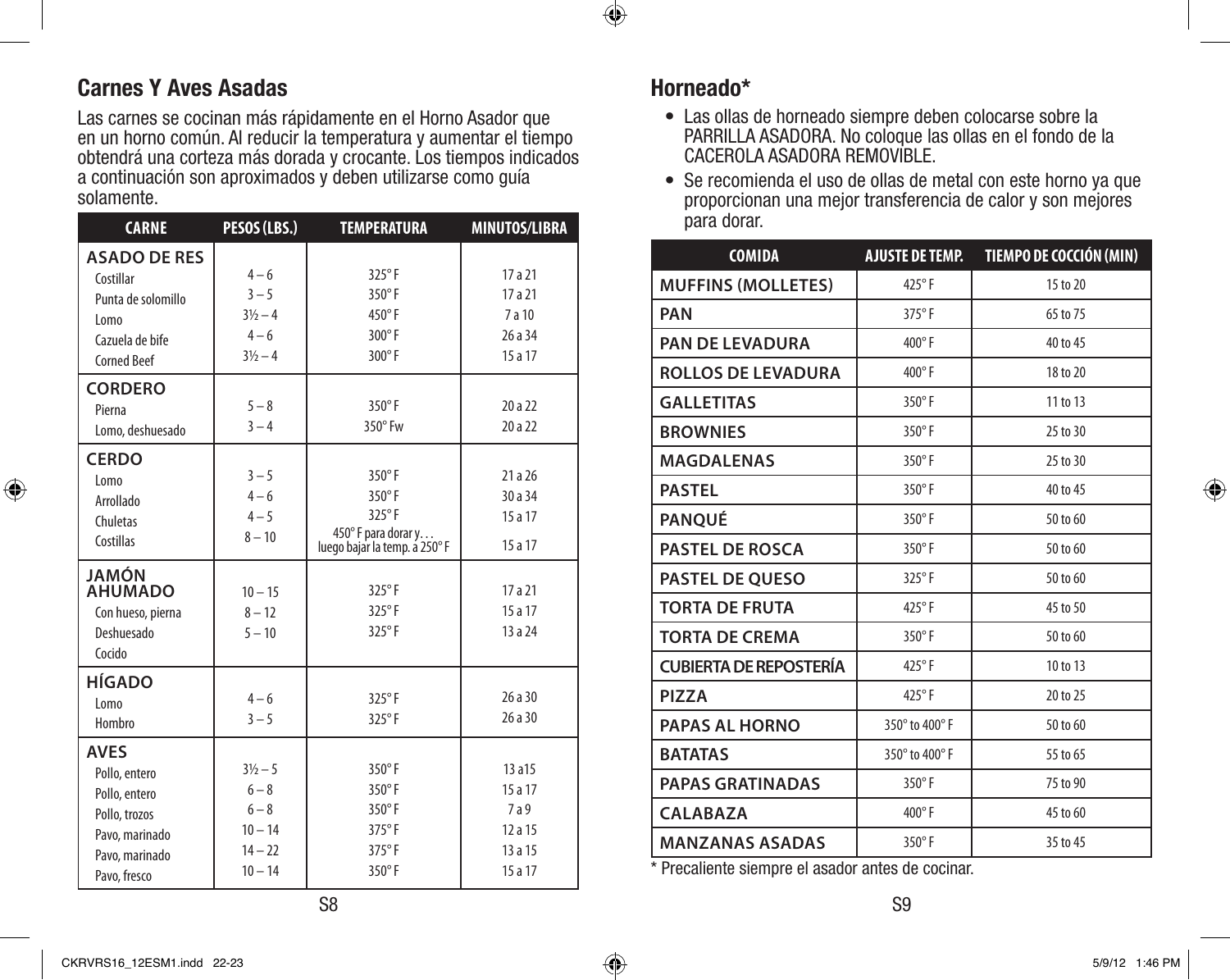## **RECIPES**

### **POLLO ASADO AL LIMÓN Y AJO**

- 
- 
- 1 cucharadita de sal negra molida
- ¼ taza de manteca, blanda
- 4 a 5-lb. de pollo 2 cucharadas de jugo de limón 3 dientes de ajo, picados ½ cucharadita de pimienta

Enjuague el pollo en agua fría. Mezcle todos los ingredientes y frótelos sobre la piel y entre la piel y la carne del pollo Coloque la parrilla en la cacerola. Coloque el pollo en la parrilla y tápelo. Cocínelo a 350ºF por 1fi horas o hasta que esté cocido.

#### **PAPAS AL HORNO**

#### 8 a 12 papas

⊕

Lave las papas y pínchelas con un tenedor. Coloque la parrilla en la olla. Apile las papas sobre la parrilla asadora, asegurándose de que no toquen los lados de la cacerola. Tápelas y cocínelas a 400º F durante 1 - 1fi horas.

#### **GUISO DE CARNE COMUNITARIO**

| 8 - Ibs. carne para guiso                           | 15 papas, peladas y                                 |
|-----------------------------------------------------|-----------------------------------------------------|
| 2 tazas de pan molido                               | cortadas en cubitos                                 |
| 2 cucharaditas de sal                               | 2 cucharadas de albahaca                            |
| 1/2 cucharadita de pimienta<br>4 cebollas grandes   | 2 tazas de tapioca<br>de cocción rápida             |
| cortadas en trozitos<br>4 libras de zanahorias bebé | 8 latas (4 onzas) de hongos<br>cortados, sin drenar |
| 8 tazas de caldo de carne                           | 7 tallos de apio                                    |
|                                                     |                                                     |

15 latas (10fi oz c/u) de sopa de tomates concentrada

Mezcle la carne con los trozos de pan molido, sal y pimienta. Coloque la carne en la cacerola y agregue los demás ingredientes; mezcle bien. Tápela y cocínela a 250º F durante 4 o 5 horas o hasta que la carne y las verduras estén tiernas.

## **RECIPES**

#### **CHILI PARA UNA MULTITUD**

- 3 libras de frijoles pinto,<br>
enjuagados y escurridos (5 dientes de ajo, picados enjuagados y escurridos (5 dientes alguardos, picados)
	-
	-
- cocido y escurrido 2 cebollas picadas
- 

◈

2 pimientos verdes picados tomates y aií

2 chiles jalapeños, picados fino 1 lata (28 onzas) de 3 cucharadas de comino tomates picados ¾ taza de ají en polvo 10 lib. cuarto delantero picado, 3 tazas de jugo de tomate 12 tazas de agua 3 latas (10 fi oz c/u) de sopa de

Precaliente el asador a 350ºF. Combine los primeros 8 ingredientes en el asador. Tápelos y cocínelos durante 2 fi horas. Agregue el resto de los ingredientes. Tápelos y cocínelos otros 30 minutos o 1 hora.

### **ALBÓNDIGAS**

| 5 libras de carne picada   |
|----------------------------|
| 1 taza de pan molido       |
| a la italiana condimentado |

1 % cucharaditas de sal  $1/2$  cucharadita de pimienta 5 huevos

Precaliente el asador con la cacerola colocada a 425ºF. Mezcle todos los ingredientes. Haga bolitas de 1 pulgada. Colóquelas en la cacerola. Tápelas, cocínelas durante 30-45 minutos o hasta que estén hechas. Mezcle ocasionalmente para que se doren en todos lados. Hace aproximadamente 75 albóndigas.

#### **COSTILLAS CORTAS ASADAS A LA PIMIENTA**

| 6 - 9 libras de costillas cortas | 15 dientes de ajo, picados              |
|----------------------------------|-----------------------------------------|
| 1/4 taza de pimienta             | 5 latas $(14\frac{1}{2} - 0z)$ de caldo |
| negra recién molida              | de carne                                |
| 2 cucharaditas de sal            | 1 taza de vino tinto, opcional          |
|                                  |                                         |

Precaliente el asador a 450ºF. Frote todos los lados de las costillas con pimienta y ajo. Espolvoréelas con sal. Colóquelas en la cacerola y tápelas. Cocínelas por 15-30 minutos, dándolas vuelta para que se doren por todos lados. Vierta el caldo sobre las costillas. Tápelo, baje el calor a 300°F y cocínelo hasta que estén tiernas, 2-2 fi horas.